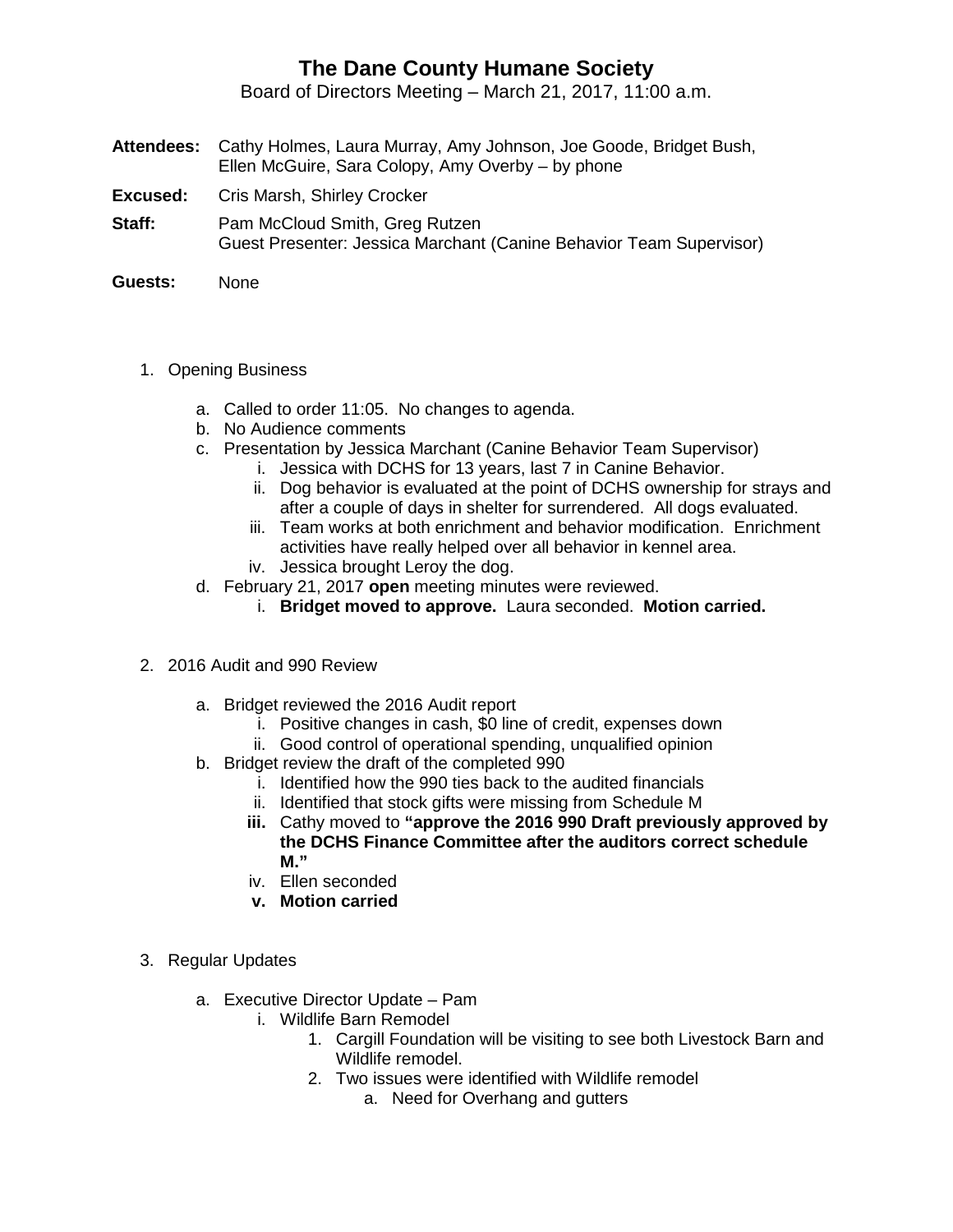## **The Dane County Humane Society**

Board of Directors Meeting – March 21, 2017, 11:00 a.m.

- b. Need for privacy fencing
- c. Handout was given regarding costs to complete
- **3. Cathy moved to "approve up to \$30,000 to complete the specific improvements to the Wildlife Center, with the target to meet the \$25,000 budgeted amount."**
	- a. Second by Sara
	- **b. Motion carried.**
- b. Development Update Greg
	- i. Major gifts so far in March over \$100,000. Much improved performance over 2016.
	- ii. Spring appeal will combine with other spring mailings to 7,000 saving fees
	- iii. Developing new regular Board reporting format
	- iv. Toto's Due to success, looking for larger format for 2018
	- v. Good initial registration for Camp Pawprint.
- c. Questions on current financials
	- i. Good beginning to year continues. Revenues up, expenses down.
- 4. Old Business
	- a. Toto's Gala Recap
		- i. Covered by Greg. Believe success is repeatable.
	- b. Nominations to BOD (13 Members allowed; 10 secured) All
		- i. Reviewed the most recent updates to the working candidate list.
			- 1. Greg brought forward two names. Several additional names were added. Candidates will be contacted.
- 5. New Business
	- a. DCHS Challenges and Successes
		- i. Postponed until April meeting.
		- *ii. Board member assignment – identify DCHS challenges and successes any time in last 10 years or so. Send to Cathy no later than 3/31.*
	- b. When a Board Asks a Question: How we Approach Business (Handout)
		- i. Be sure and read before meeting with Heather in May
		- ii. Need to separate Governance from Operational Management
	- c. Planning for Interactive Board Session with Heather in April
		- i. Because of scheduling conflicts, this meeting will be moved to May
		- ii. All board members need to attend May meeting, if at all possible
		- iii. Basically retreat with Heather to discuss the Role of the Board and the Board's interactions with operations
	- d. Meeting Schedule postponed until April meeting
- 6. Committee Activity and Review of Missions postponed until April meeting
	- a. Board Operations (Cris)
	- b. Finance (Cathy)